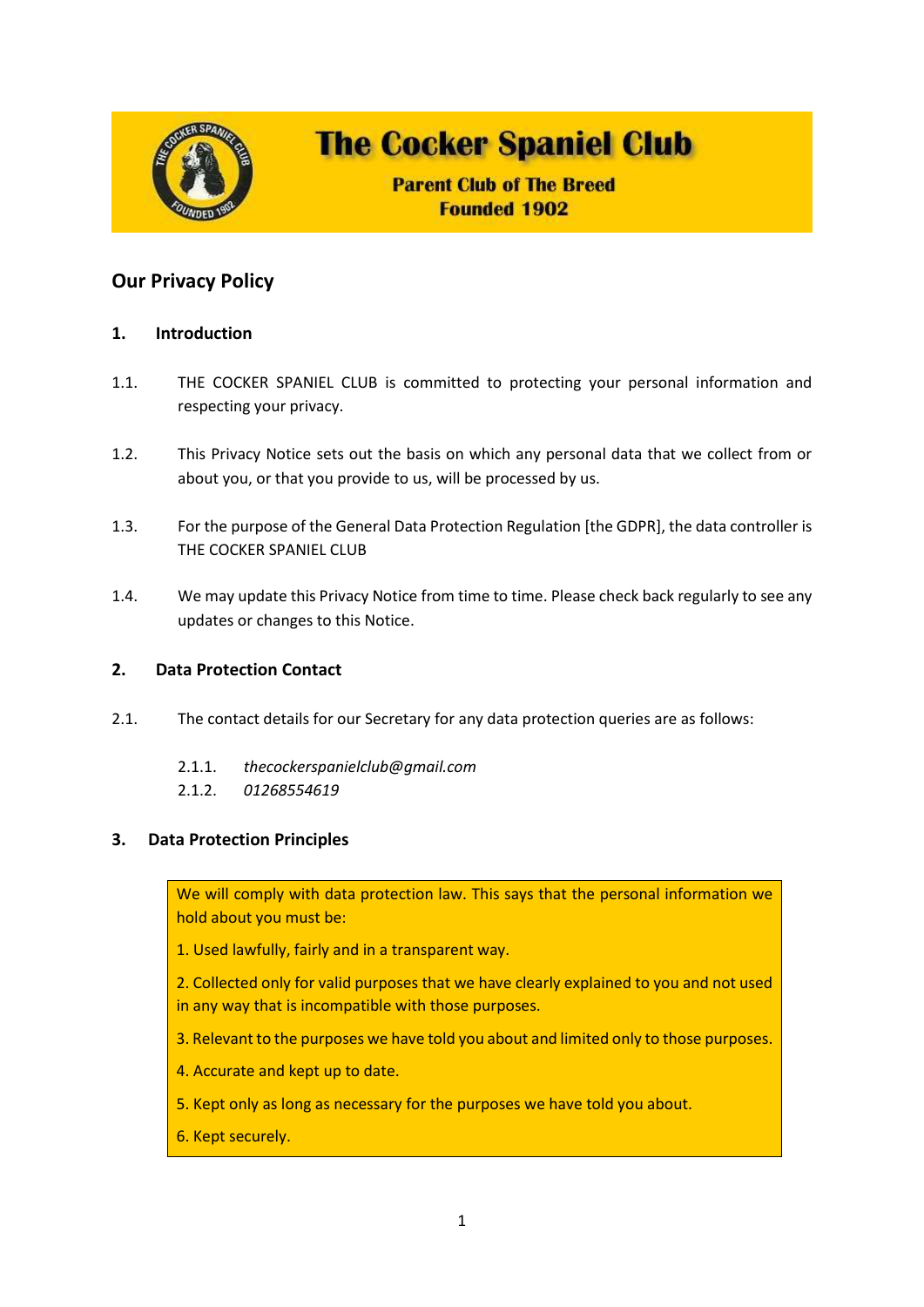# **4. Particulars of processing**

4.1. We process personal data about members, judges, ring stewards and competitors/exhibitors to our events. The categories of person about whom we process personal data are described in more detail in the Annex to this Privacy Notice.

# **5. Your rights as a data subject**

- 5.1. The General Data Protection Regulation provides the following rights (subject to some exemptions):
	- 5.1.1. The right to request access to the personal data that we hold about you;
	- 5.1.2. The right to request rectification of the personal data that we hold about you;
	- 5.1.3. The right to request erasure of the personal data that we hold about you;
	- 5.1.4. The right to request restriction of processing about you;
	- 5.1.5. The right to object to processing; and
	- 5.1.6. The right to data portability.

If you wish to raise a complaint on how we have handled your personal data, you can contact our Secretary at the details above.

If you are not satisfied with our response or believe we are processing your personal data not in accordance with the law you can complain to the Information Commissioner's Office (ICO) full contact details for which can be found a[t https://ico.org.uk/global/contact-us/](https://ico.org.uk/global/contact-us/)

# **6. How we will use information about you**

We will only use your personal information when the law allows us to. Most commonly, we will use your personal information in the following circumstances:

1. Where we need to perform the contract we have entered into with you.

2. Where we need to comply with a legal obligation.

3. Where it is necessary for our legitimate interests (or those of a third party) and your interests and fundamental rights do not override those interests.

We may also use your personal information in the following situations, which are likely to be rare:

1. Where we need to protect your interests (or someone else's interests).

2. Where it is needed in the public interest [or for official purposes].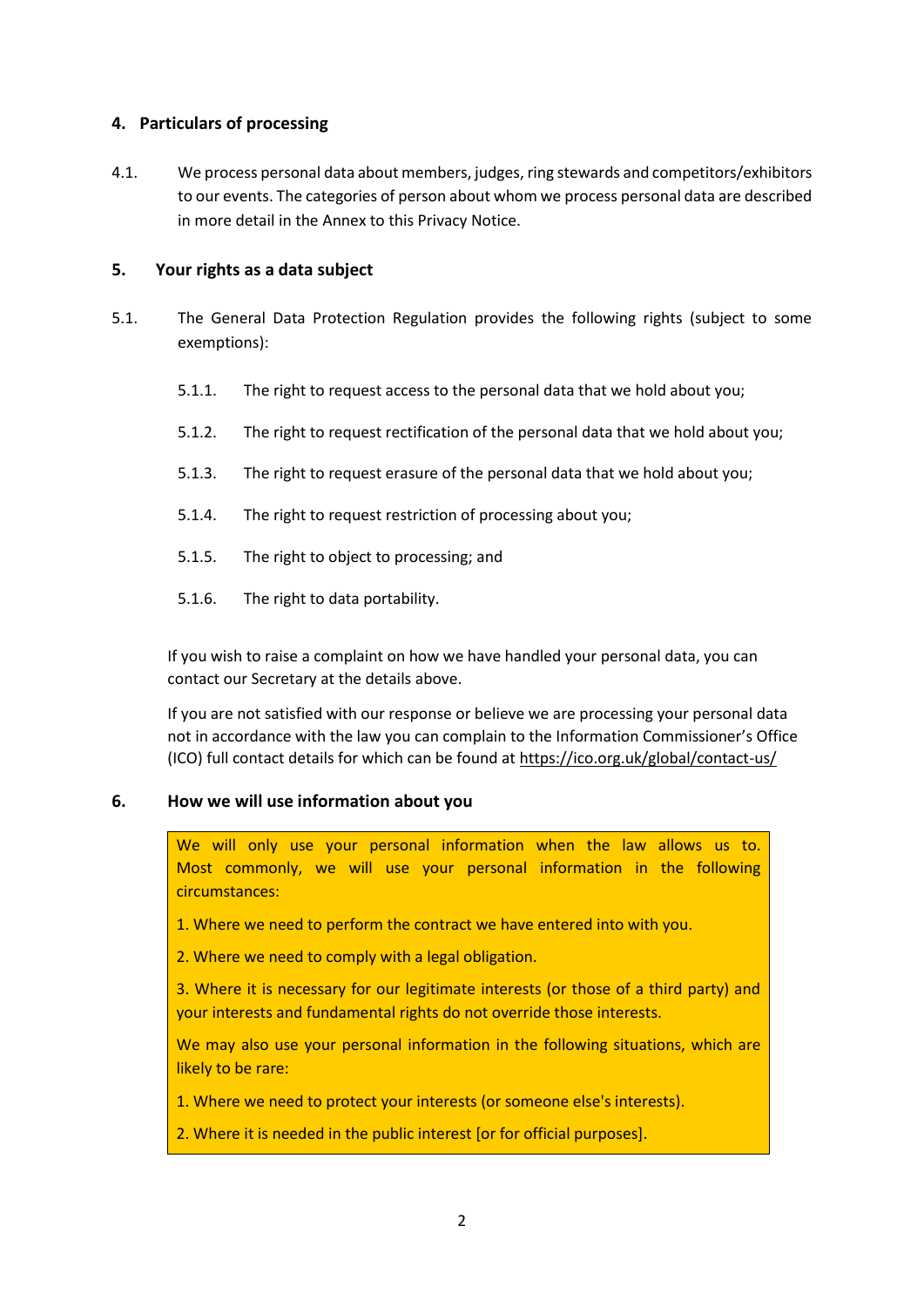- 6.1 We will generally process your personal data for contractual necessity in providing membership services and events. We may also use personal information for additional relevant and related purposes where you might reasonably expect us to do so, where the benefits of doing so are not outweighed by your own interests or fundamental rights or freedoms. This may include:
	- 6.1.1. To maintain our records and other administrative purposes, including updating your details and preferences:
	- 6.1.2. To assist with queries, complaints and dispute resolution;
	- 6.1.3. For communications related to membership and invitations to participate in canine market research or canine health studies:
	- 6.1.4. To assist with upholding our club constitution and taking action in cases where there may be a breach of the Club rules or Codes of Ethics.
- 6.2 We will ask for your direct consent IF we intend to use your personal data for marketing purposes. Where our processing of personal data is based on your having given consent, you have the right as a data subject to withdraw that consent at any time. If you wish to invoke this right, please notify the Secretary using the contact details set out in Section 2 above.
- 6.3 You have the right to lodge a complaint with a supervisory authority. In the United Kingdom, the supervisory authority is the Office of the Information Commissioner, full contact details for which can be found at<https://ico.org.uk/global/contact-us/>

# **7. Recipients of Data**

- 7.1. We may use service providers to help us provide you with our services. Personal data may be transferred to such service provider, who act for or on our behalf, for further processing in accordance with the purpose(s) for which the data was originally collected or may otherwise be lawfully processed.
- 7.2. Such third parties have contracted with us as data processors under the requirements in the GDPR. They are contractually bound to only use personal data for the agreed purpose(s). Relevant persons working for these third parties will have access to your personal data under the terms of the data processor contract, but only to the extent necessary to perform their services for us.
- 7.3. These data processors agree to implement reasonable contractual and technical protections, to keep your data confidential, not sell your personal data to third parties and to not disclose your personal data to third parties except as may be required by law, as permitted by us or as stated in this Privacy Policy.
- 7.4. In appropriate circumstances we may disclose data to authorised bodies as required by l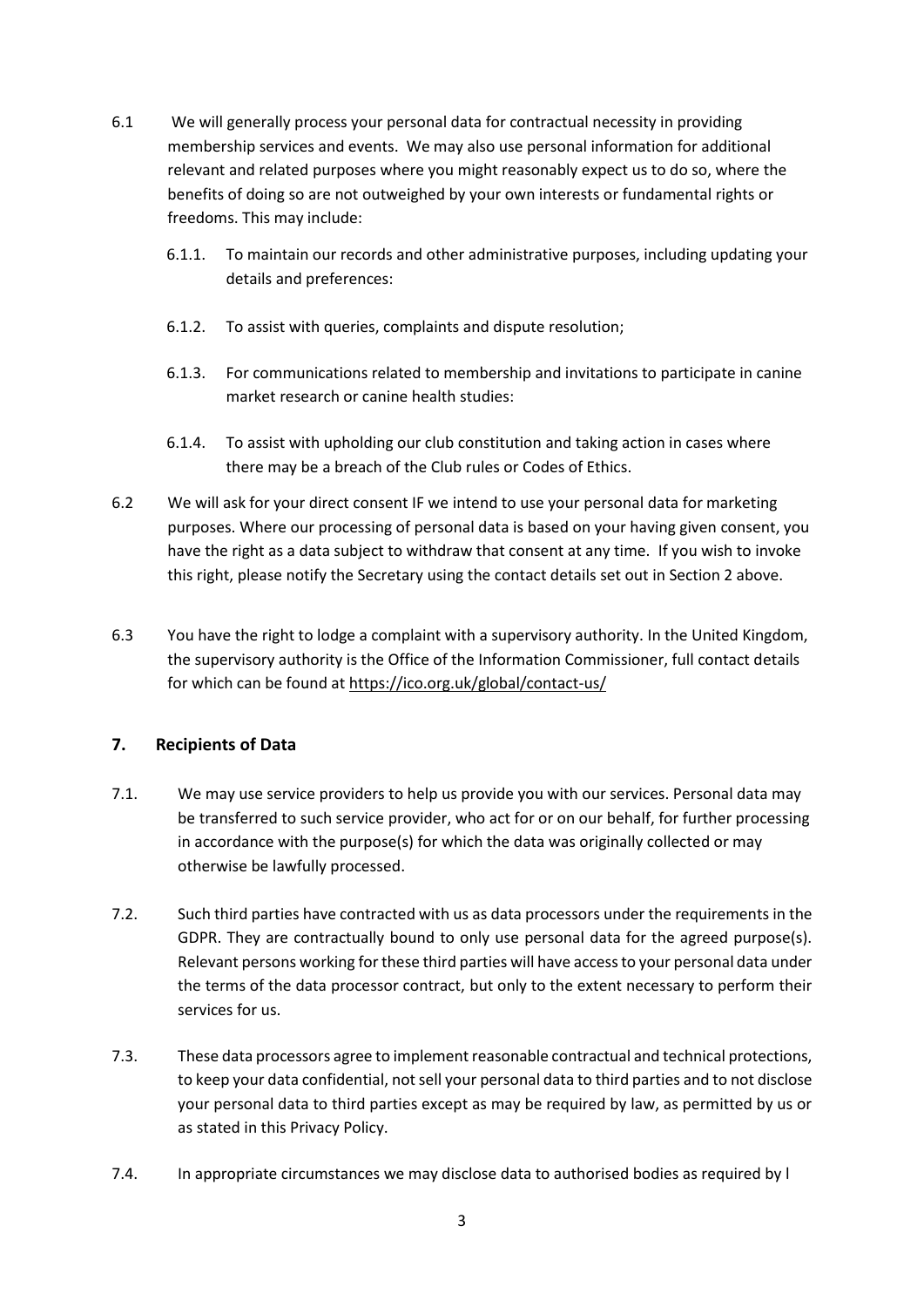# **8. Visitors to THE COCKER SPANIEL CLUB websites – Cookie Policy (if appropriate)**

8.1. We currently do not use cookies on our website but will update this section should this situation change.

# **9. Contact details**

9.1. Please contact the Secretary above if you have any questions or concerns about personal data and privacy matters.

#### **ANNEX**

This Annex sets out the Name of Club/Society's processing of personal data relating to members (including committee members), judges and exhibitors/competitors at our events [*category of data subject*].

# **What personal data do we process, why do we process it and what is the lawful basis?**

| <b>Members</b>                                                                                                       |                              |
|----------------------------------------------------------------------------------------------------------------------|------------------------------|
| [List personal data processed e.g.:]                                                                                 |                              |
| Name                                                                                                                 |                              |
| Address                                                                                                              |                              |
| <b>Email address</b>                                                                                                 |                              |
| Telephone number                                                                                                     |                              |
| We process your personal data for the following purposes:                                                            |                              |
| [Purpose]                                                                                                            | [Lawful basis]               |
| Provision of membership services including administration and<br>transactional communications relating to membership | <b>Contractual Necessity</b> |
| Upholding the Club/Society Rules and Code of Ethics                                                                  | <b>Contractual Necessity</b> |
| Compliance with Kennel Club Rules and Regulations                                                                    | <b>Contractual Necessity</b> |
| regarding newsletters, invitations<br>Contacting you<br>and<br>information about club events/meetings [etc.]         | Legitimate Interests         |
| Publication in the Members handbook/yearbook or on the<br>website (for Committee Members) [anywhere else published]  | Consent                      |
| Contacting you by email to provide related information and<br>information /marketing communications (if any)         | Consent                      |
|                                                                                                                      |                              |
| <b>Judges</b>                                                                                                        |                              |
| [List personal data processed e.g.:]                                                                                 |                              |
| Name                                                                                                                 |                              |
| Address                                                                                                              |                              |
| <b>Email address</b>                                                                                                 |                              |
| Telephone number                                                                                                     |                              |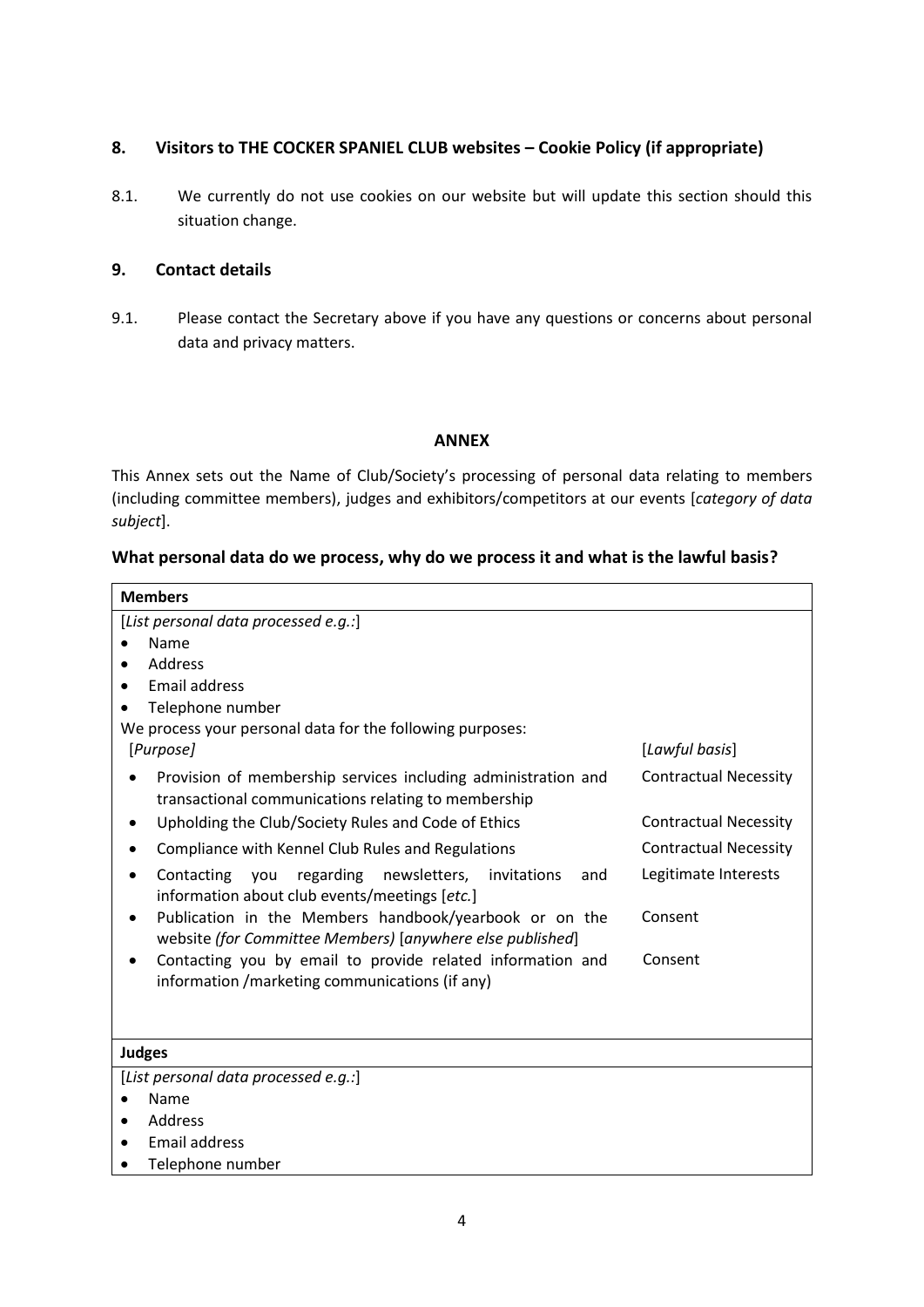| We process your personal data for the following purposes:                                                        |                              |
|------------------------------------------------------------------------------------------------------------------|------------------------------|
| [Purpose]                                                                                                        | [Lawful basis]               |
| Administration and transactional communications relating to<br>judging appointments                              | <b>Contractual Necessity</b> |
| Upholding the Club/Society Rules and Code of Ethics                                                              | <b>Contractual Necessity</b> |
| Compliance with Kennel Club Rules and Regulations (including<br>٠<br>sharing relevant required information)      | <b>Contractual Necessity</b> |
| Publication in the Club/Society judges' list and for appointments<br>٠<br>in the show/event schedules            | Legitimate Interests         |
|                                                                                                                  |                              |
|                                                                                                                  |                              |
|                                                                                                                  |                              |
| <b>Exhibitors/Competitors</b>                                                                                    |                              |
| [List personal data processed e.g.:]                                                                             |                              |
| Name                                                                                                             |                              |
| Address<br>$\bullet$                                                                                             |                              |
| Email address<br>$\bullet$                                                                                       |                              |
| Telephone number                                                                                                 |                              |
| Dog information<br>٠                                                                                             |                              |
| We process your personal data for the following purposes:                                                        |                              |
| [Purpose]                                                                                                        | [Lawful basis]               |
| Administration<br>transactional<br>communications<br>for<br>and                                                  | <b>Contractual Necessity</b> |
| exhibitors/competitors entering our events                                                                       |                              |
| Provision of services relating to our events                                                                     | <b>Contractual Necessity</b> |
| Upholding the Club/Society Rules and Code of Ethics                                                              | <b>Contractual Necessity</b> |
| Compliance with Kennel Club Rules and Regulations                                                                | <b>Contractual Necessity</b> |
| Contacting you regarding future events                                                                           | Legitimate Interests         |
| Publication of your name address and dog information in<br>show/event catalogue [subject to the right to object] | Legitimate Interests         |
| Publication of event results on our websites or [any other<br>publications]                                      | Legitimate Interests         |
|                                                                                                                  |                              |

We also process personal data for the Club/Society's legitimate interests as we have outlined in the main Privacy Notice (paragraph 4.3). Please be assured that we will always take account of your personal data rights in doing so.

# **Where do we obtain your personal data from?**

Most of the above personal data is received direct from you (the data subject). However, information may be received from third parties (e.g Fosse Data who process our online show entries).

# **How long do we hold your personal data for?**